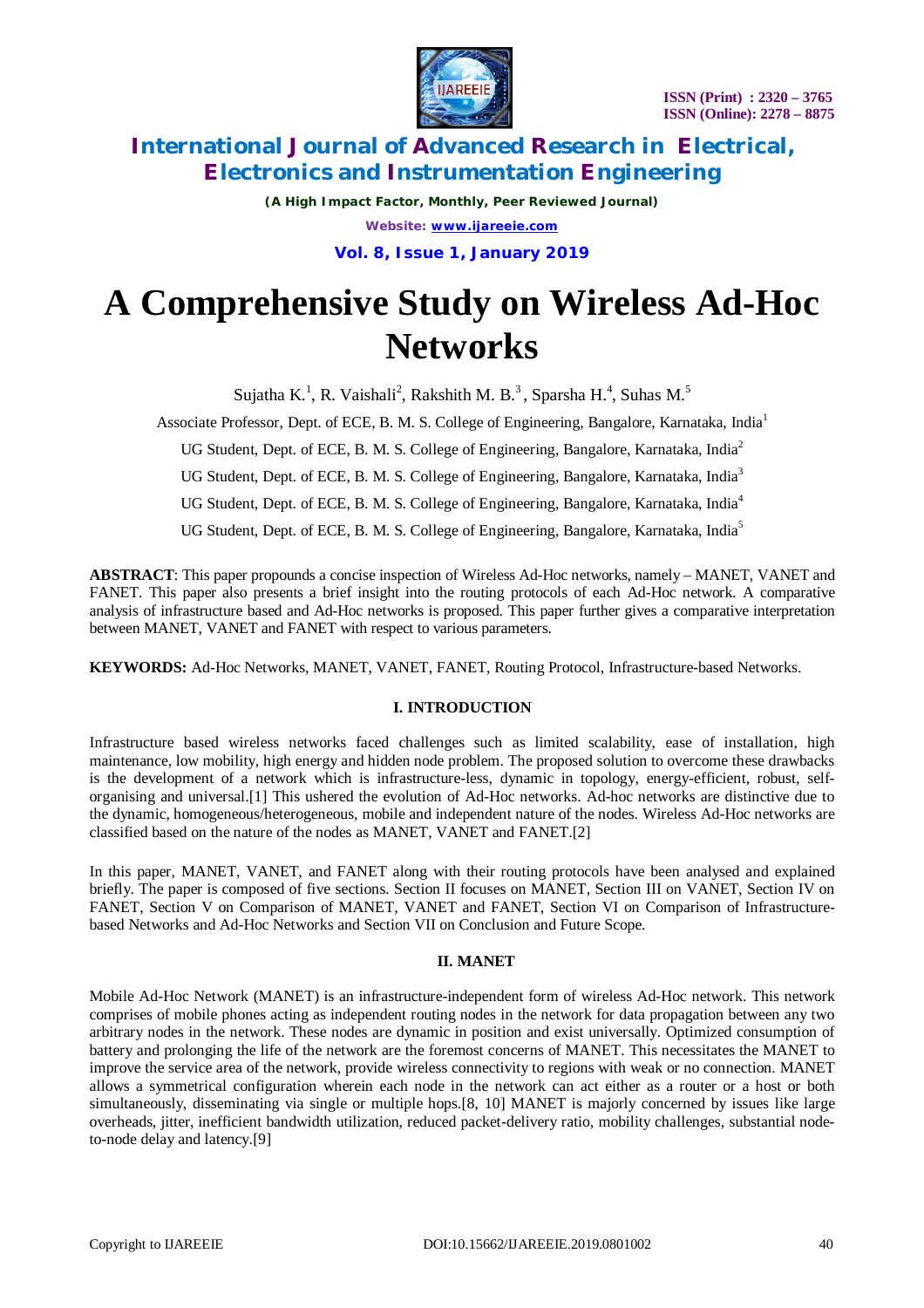

*(A High Impact Factor, Monthly, Peer Reviewed Journal)*

*Website: [www.ijareeie.com](http://www.ijareeie.com)*

# **Vol. 8, Issue 1, January 2019**

### ROUTING PROTOCOLS:

Routing protocols are crucial in creating a path between source node and destination node where the source starts a route-finding process which is acknowledged by its neighbours. [9] The two functional criteria for MANET are optimized routing and minimum delay of data transmission between the end-to-end nodes. The different routing protocols in MANET are categorized on the basis of routing information as Proactive Protocols, Reactive Protocols and Hybrid Protocols.

# A. *Proactive Routing Protocol*

This type of protocol employs the table-driven method where each node in the network has prior knowledge of the routing information of every mobile node. The nodes in the network update their routing table information periodically and broadcast it to the network facilitating every other node in the network to update its routing table. This allows every node to be prepared with a pre-updated route for any transmission path prior to request. The only overhead is the maintenance of routing information by every node and its periodic update. This protocol proves efficient in a small, less dynamic network with consistent overhead routing information. [8]



Figure: Various Routing Protocols

# *A.1. Dynamic Sequence Distance Vector (DSDV):*

This protocol follows the algorithm of Bellman Ford. It employs the use of sequentially updated routing tables of every node in the network. DSDV uses two update messages known as a full dump and incremental dump. The low frequency full dump message carries the complete routing table information of a node to its neighbouring nodes at regular intervals. The high frequency incremental dump message carries only the updated routing information, since the previous update, using the sequence number. These two update messages facilitates maintenance of information such 'destination node', 'next hop', 'hop count' and 'sequence number'. [8]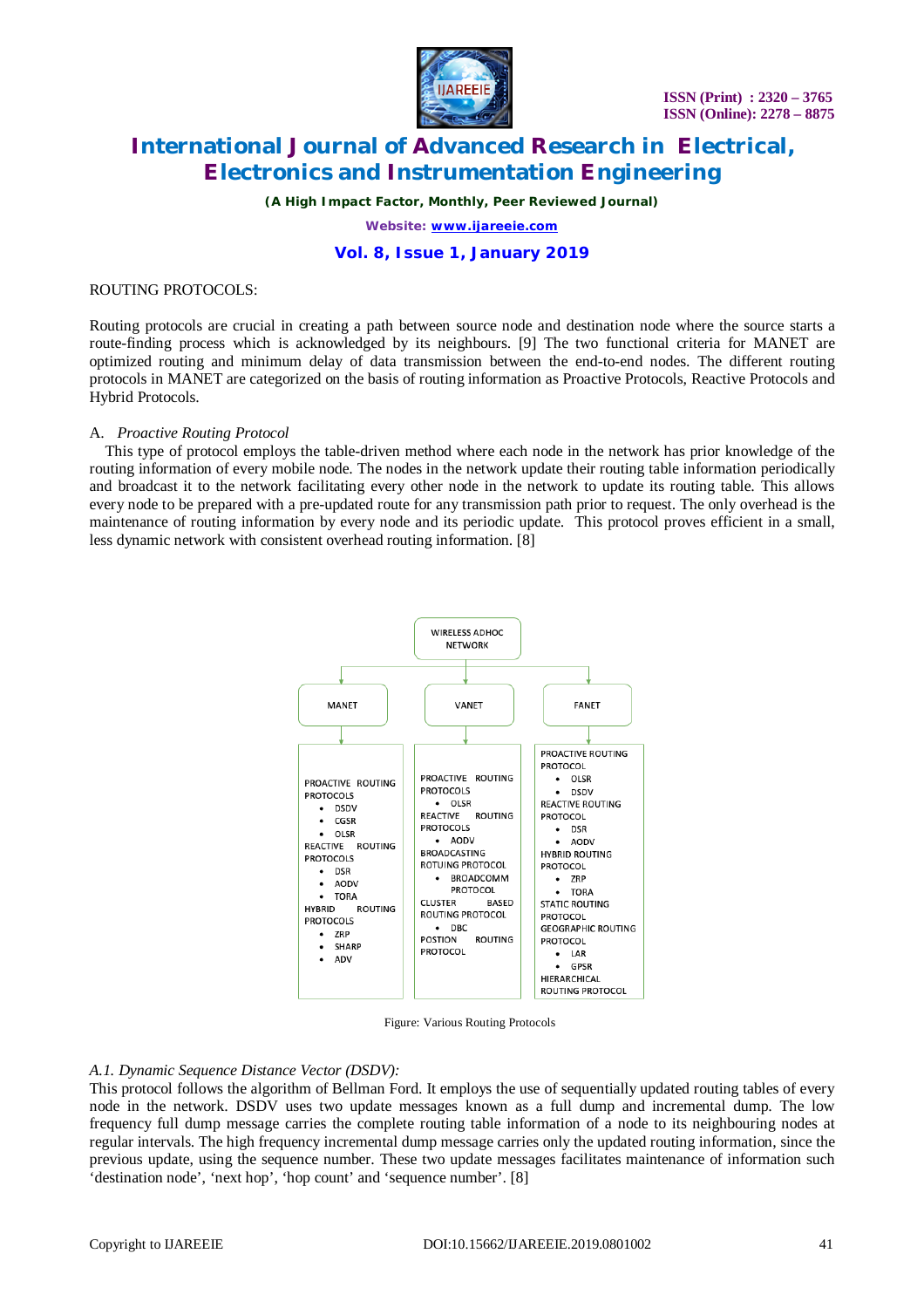

*(A High Impact Factor, Monthly, Peer Reviewed Journal)*

*Website: [www.ijareeie.com](http://www.ijareeie.com)*

# **Vol. 8, Issue 1, January 2019**

### *A.2. Cluster-head Gateway Switch Routing (CGSR):*

This protocol divides the whole network into clusters of nodes without hierarchy. Every cluster selects a mobile cluster head using distributed cluster head selection algorithm and serves for all inter-cluster communication. The message is routed to the neighbouring cluster using cluster-member table and routing table through a designated gateway node which can be accessed by both the respective cluster heads. This process reiterates until the destination cluster is found. This protocol has lesser routing overhead as each node maintains its routing information only with the cluster head.[8]

### *A.3. Optimised Link State Routing (OLSR):*

This protocol uses the link-state routing approach. Each node selects a MPR known as 'Multipoint relay' by analysing all 2-hop neighbours using the broadcast of 'Hello' messages. Each node has multiple MPR nodes which enables it to reach any node in the network. An optimised route for any transmission starts from the source node and is routed through the sequence of MPRs and reaches the destination node. The downside to this protocol is that the link quality is not tested before transmission and it is power consuming. [9]

### *B. Reactive Routing Protocol:*

This protocol is an on-demand natured routing protocol. It maintains all the active communicating routes of the nodes in the network. Routing is established by broadcasting the packets throughout the network.[3,5]Reactive protocols are categorized as (a) source routing where each data packet follows the whole route from source to the destination, (b) hop-to-hop routing where the destination address and next hop address are present in each data packet. With the help of routing table, intermediate hop forwards data to the next hop until the destination is reached.[6] The key factor of reactive routing protocols is relatively minimised routing overhead, while the introduction of route acquisition latency is its drawback.[5]

# *B.1. Dynamic Source Routing (DSR):*

This routing protocol is a link-state routing algorithm which creates lesser traffic, facilitates loop-free routing and rapid response to variations or node collapses. DSR uses source routing. Each node banks the routing information in the cache memory about all known routes and hence, requires a large memory. Continuous routing overhead is not present as the packet carries complete routing information.[5, 11]

# *B.2. Ad-hoc On-demand Distance Vector Routing (AODV):*

AODV is self-initiating multi-hop protocol. It does not maintain non-active route information but dynamically obtains new efficient destination routes with minimum control overhead. It provides both unicast and multicast routing.[4,5] The route is found by broadcasting RRQP(Route Request Packet) to reach an intermediate node having destination route information or to reach the destination with the highest sequence number. As the RRP (Route Reply Packet) traces back to the source, the routing table is updated with required information from all the nodes along the path avoiding routing loops. The primary concern here is locating route and its maintenance.[5] The link collapses and variations in network topology are handled by the mobile nodes promptly.[4]

#### *B.3. Temporary Ordered Routing Protocol (TORA):*

This protocol is a reactive protocol which maintains and creates the Directed Acyclic Graph (DAG) and uses it for routing. TORA does not rely on the shortest path discovery but instead follows the longer paths which are already established so that it saves time in route discovery. The three chief processes followed by TORA are route construction, route conservation and route elimination.[13]

#### *C. Hybrid Routing Protocol:*

This protocol merges the standards of proactive and reactive protocols.[7] This protocol has very less traffic control compared to proactive and reactive with moderate memory overhead.[11,9] It provides hierarchical routing and is characterised by large memory and high power consumption as each node has more routing information.[10]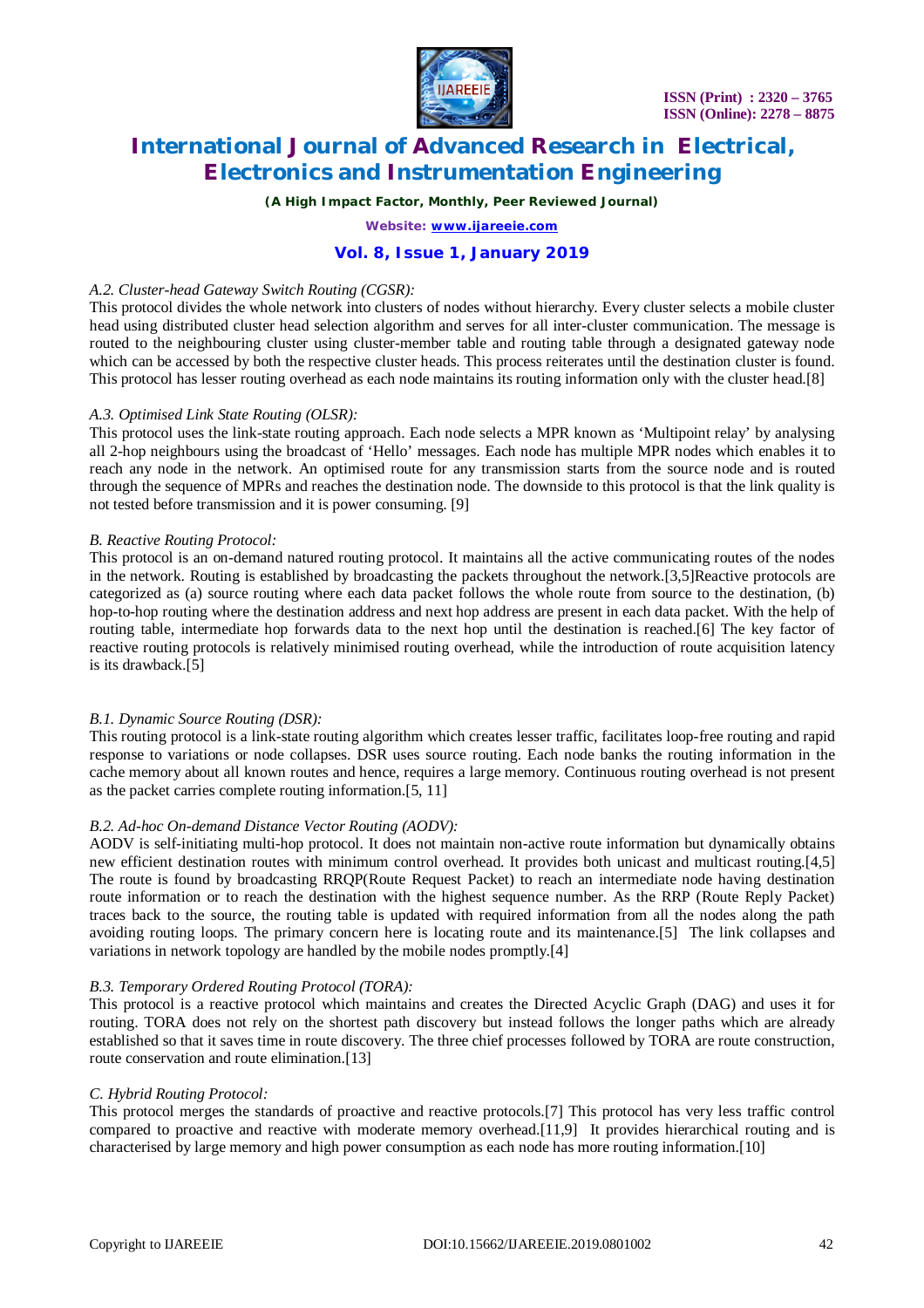

*(A High Impact Factor, Monthly, Peer Reviewed Journal)*

*Website: [www.ijareeie.com](http://www.ijareeie.com)*

# **Vol. 8, Issue 1, January 2019**

### *C.1. Zone Routing Protocol (ZRP):*

ZRP protocol adapts to the behaviour of users and topology of network having flat routing structure. The routes are readily available within the zone whereas non-existing zones are benefited by route discovery process locating multiple routes to destination.[7] The routing in this protocol reduces network congestion and overhead, also allowing border casting.[7, 9] The enhancement is minimised latency in reactive protocol and controlled overhead in proactive protocol.[12] The drawback is the overlapping of zones.[11]

# *C.2. Scalable Hierarchical Aggregation and Reduction Protocol (SHARP):*

SHARP uses proactive and reactive algorithms to broadcast the routing information of the neighbouring nodes leading to efficiency and analytical tractability. Overhead is reduced by providing adaptability and flexibility to each application to have different quantitative metrics as well as better performance. It can be used to control jitter delay.[11,12]

# *C.3. Adaptive Distance Vector (ADV):*

ADV responds to node mobility conditions and network load by altering frequency and size of the routing updates. This reduces overhead and avoids loops by using sequence number.[8] The variation in size is acknowledged by connection initiation and termination, once for each connection that exists in the network. It has higher reliability compared to other protocols.[7]

### **III. VANET**

Vehicular Ad-Hoc Network (VANET) is a variant of MANET. In this network, nodes are substituted by mobile vehicles provisioned with wireless and data sharing intelligent modules. These intelligent modules generate a spontaneous and dynamic network via which data propagation takes place. The dissemination is established between either two vehicles (V2V)via short range wireless technologies, viz. WAVE and Wi-Fi or vehicles and Road Side Units (RSU) without the aid of an infrastructure (V2I)via long range wireless technologies, viz. Wi-Fi, GPRS/3G, and Wi-Max. V2V communication enables a direct propagation path between two mobile vehicles V2I communication enables a propagation path between a vehicle and RSU A cross-breed of V2V and V2I architecture is also employed to allow a vehicle to connect to a RSU and vice-versa.[14,15]The end goal of VANET is to establish an organised network for data transmission. This necessitates the VANET to have characteristics like application specific routing protocol and design, rigorous and demanding delay constraints, recurrent disconnections, dynamic topology, high mobility, predictable mobility patterns, secure, elevated speed, frequent real-time and time-sensitive information exchange, reduced latency, illimitable network size and economical.<sup>[13]</sup>

#### ROUTING PROTOCOLS:

A broad categorization of the protocols are: topology-based, broadcast-based, cluster-based and geographical-based routing protocols.[15]

#### *A. Topology-based Routing Protocol:*

Each node manages routing information in this protocol. The entries of the table are destination node address, next hop node, number of hops, destination sequence number, active neighbouring nodes and expiration date. This protocol is further classified into proactive and reactive routing protocol. [14]

#### *A.1. Proactive Routing Protocol:*

The fundamental principle followed here is same as MANET (Section II, A). Examples of proactive routing protocol are Destination Sequenced Distance Vector Routing (DSDV), Fisheye State Routing (FSR), Optimized Link State Routing (OLSR), etc.[15]

# *A.1.1. Optimized Link State Routing (OLSR):*

This protocol overcomes the drawbacks of Link State Routing i.e., generation of many duplicates of the link state causes an overly large overhead in the network. OLSR operates with the help of "HELLO" and Topology Control (TC)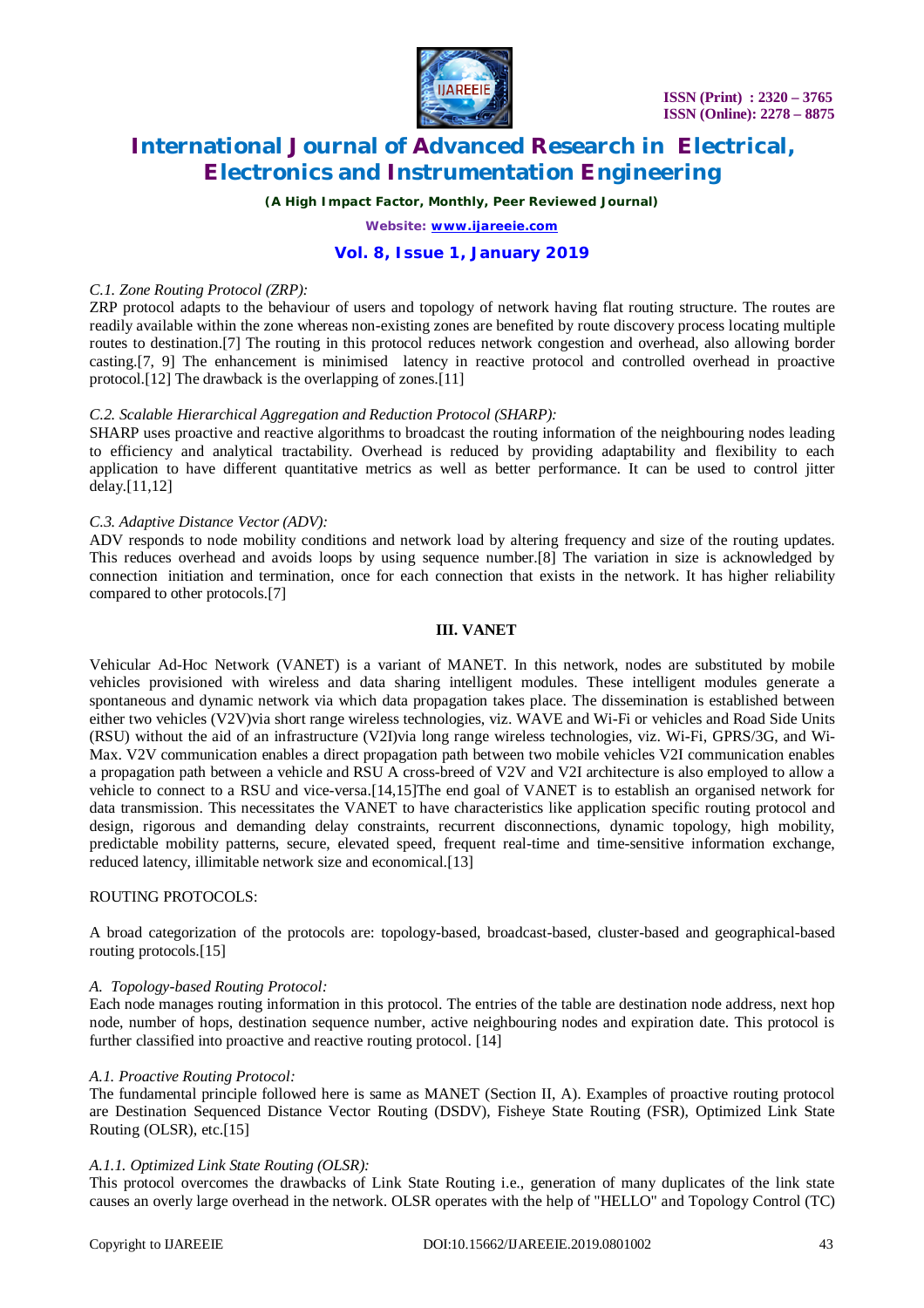

*(A High Impact Factor, Monthly, Peer Reviewed Journal)*

*Website: [www.ijareeie.com](http://www.ijareeie.com)*

# **Vol. 8, Issue 1, January 2019**

messages. Specific nodes are chosen as Multipoint Relays (MPRs) using HELLO messages. MPR nodes are the only nodes authorized to resend link states consequently, reducing the network overhead and the duplicates generated in the network.[21] Topology information is provided by the TC messages and only MPRs can transmit a TC message.[22] There is low latency initially and network resource optimization is increased. [14]

### *A.2. Reactive Routing Protocol:*

The fundamental principle followed here is same as MANET (Section II, B). Examples of reactive routing protocol are Ad Hoc On-Demand Distance Vector (AODV), Dynamic Source Routing (DSR), etc. [15]

# *A.2.1. Ad-Hoc On-Demand Distance Vector (AODV):*

This protocol employs the help of a route locating mechanism and route preservation technique. In route locating mechanism, the sender node commences a route discovery using broadcast packets. A broadcast packet known as the Request Route (RRQ) packet is sent to the neighbouring nodes which entail details like source address, source sequence number, broadcast ID, destination address, destination sequence number and hop count. The most recent route between two nodes is used for route discovery mechanism and is handled by the destination sequence number.[19] In route preservation, "HELLO" messages are used to discover link collapses and is notified through Route Error (RERR) message sent to the other nodes in the network. The source reinitiates the route locating mechanism but the destination sequence number has to be incremented.[20] This protocol has large latency initially but the bandwidth is efficiently utilized and overhead is a prominent factor only when RRQ is generated.[14]

# *B. Broadcasting Routing Protocol:*

The protocol is employed to transfer data to a distant destination well outside the source transmission range by flooding every node in the network with the data. However, bandwidth is inefficiently utilized as duplicates of the data are generated. The performance of broadcast is improved in a reduced node framework. Broadcast routing protocol is employed for data sharing and exchange, advertisements, announcements, delivery of information in an acute and critical environment. Examples of broadcast routing protocols are Broadcomm, Urban Multi-hop Broadcast Protocol (UMB), Distributed Vehicular Broadcast Protocol (DV-CAST), etc. [13, 23]

# *B.1. Broadcomm Protocol:*

This protocol is a hierarchical network. Expressway is grouped into virtual cells which form the clones of mobile vehicles. The nodes located at the nucleus of the cell are called cell reflectors. The nodes in the network are split into two phases of hierarchy. The lower phase comprises of all the nodes in the cell. The higher phase consists of the cell reflectors. Cell reflectors take up the role of cell head for a small interval of time and broadcast messages incoming from nodes of the same or neighbouring cells. The working of this protocol is similar to flooding a network leading to data collisions, interference and overlooked hidden nodes. UMB Protocol overcomes these downsides and has a higher success rate of performance. [16]

# *C. Cluster-based Routing Protocols:*

There are two types of clusters namely Dynamic clusters and Static clusters. Each cluster is delegated with a cluster head. The cluster head makes all decisions pertaining to communications within and outside the cluster. Traffic and data collisions is efficiently subjugated by cluster-based routing protocols. Clustering for Open IVC Networks (COIN),Density Based Clustering (DBC), Hierarchical Cluster-based Routing, etc. are the examples for this protocol. [13, 15]

# *C.1. Density Based Clustering (DBC):*

Development of durable and stable clusters is the defining and distinctive feature of this protocol. Link quality, traffic, and density of connectivity graph is considered by the complex cluster metric to form clusters. Each node defines the number of connections it can support and based on this number, it is classified as either a dense or sparse node. History of communication is used to analyse the stability and operation of a node before it is made a part of a cluster and stable links are chosen from the existing links for transmission. [15, 24]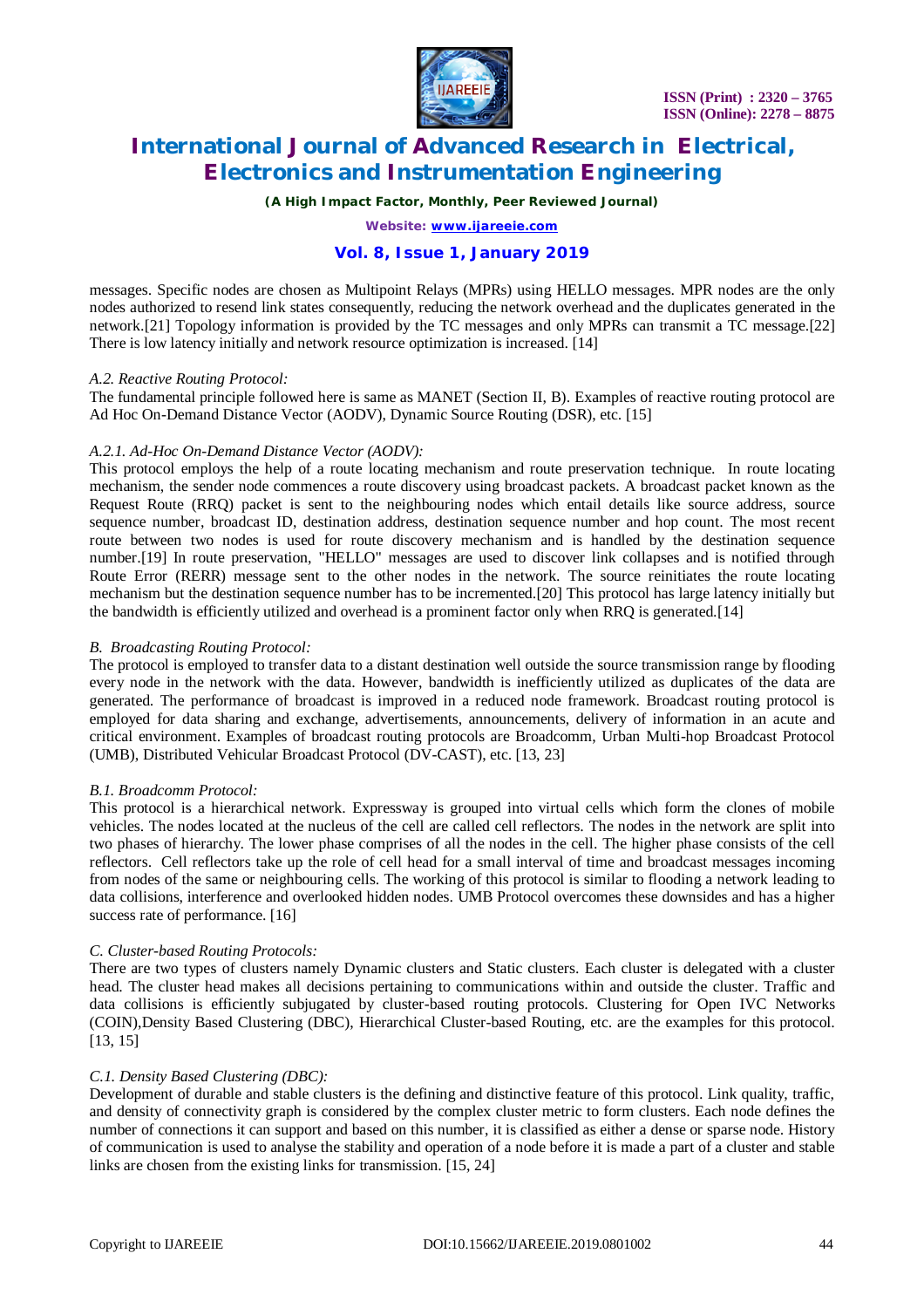

*(A High Impact Factor, Monthly, Peer Reviewed Journal)*

*Website: [www.ijareeie.com](http://www.ijareeie.com)*

# **Vol. 8, Issue 1, January 2019**

#### *D. Position/Geographical-based Routing Protocol:*

This protocol provides the geographical location of every vehicle in the network. It relies on GPS, via which every node in the network realizes self, neighbour's and destination's location. Greedy Forwarding is utilized: data is propagated to every neighbouring node closer to the destination. Local Optimal is a challenge that arises when a node is unable to successfully discover a neighbour node near the vicinity of the destination. This protocol is optimal in highways. Examples of this protocol are Connectivity-Aware Routing (CAR), Vehicle Assisted Data Delivery (VADD), etc. [16]

# **IV. FANET**

FANET is an anomaly from the conventional MANET in the matter of networking, application, mobility, dynamics of the topology, data routing, battery consumption, disconnections, network fragmentation, etc. FANET has a wide spectrum of applications like high voltage power lines inspection, real time surveillance, rescue ops, fire monitoring systems, observation missions, inspection of unreachable or hazardous sites and locations, deliveries. The fields in which it has a large scope of applications are military, agriculture, remote sensing, medical emergencies, natural calamities, etc. [26, 30, 31, 32]FANET has to include characteristics like accurate, quick, adaptive routing protocols, dynamic, large control signal, rapid delinks and relinks, scalable, low density of the network, data loss, overhead, latency, transmission delays. [32]

### ROUTING PROTOCOLS:

Routing protocols are broadly categorised as: Static, proactive, reactive, hybrid, geographic-based and hierarchical protocol.

#### *A. Static Routing Protocols:*

This protocol employs a routing table which is uploaded to the UAV nodes prior to engaging in a mission. The information and data cannot be updated or modified during the flight of the UAV mission. The downside of the protocol is that it is biased to faults, link failure, changes in the topology culminating in the disintegration of the protocol.[28] The examples of static routing protocols are Data Centring Routing, Multi-level Hierarchical Routing and, Load Carry and Delivery Routing.

# *B. Proactive Routing Protocol:*

Refer to MANET Proactive Routing Protocol (Section II, A). Furthermore, the routing protocol for the network is chosen based on the update mechanism used to periodically modify the routing table. The response time of the protocol is very high when the topology is highly dynamic in nature or link failures are encountered.[39]

# *B. 1. Optimised Link State Routing (OLSR):*

Refer to VANET Proactive Routing Protocol (Section III, A.1.1). MPR node constructs a topology map and provides link information thereby, allowing the other nodes connected to the MPR to accurately enumerate the closest path to the destination. The number of MPRs increase the overhead. [36] The probability of increased link failures or traffic is huge due to frequent topology updates. [39] Another variant is DOLSR which overcomes network overhead and reduces TC messages. [36]

#### *B. 2. Destination Sequenced Distance Vector:*

This protocol is hinged on the algorithm of Bellman-Ford. The routing table in this protocol can be updated in two ways: Periodic – at intervals of 15s, and Triggered update – sent when a node receives an update. The routing table also includes the damping and sequence number of every node contained within the network. The destination node designates a sequence number for transmission. The route with a higher sequence number is chosen for routing [25]. This protocol is primarily focused on quashing loops and unnecessary updates with the aid of sequence number and damping. The downside of the protocol is the origination of advancing overhead due reiterating exchange of contents of the routing table [34].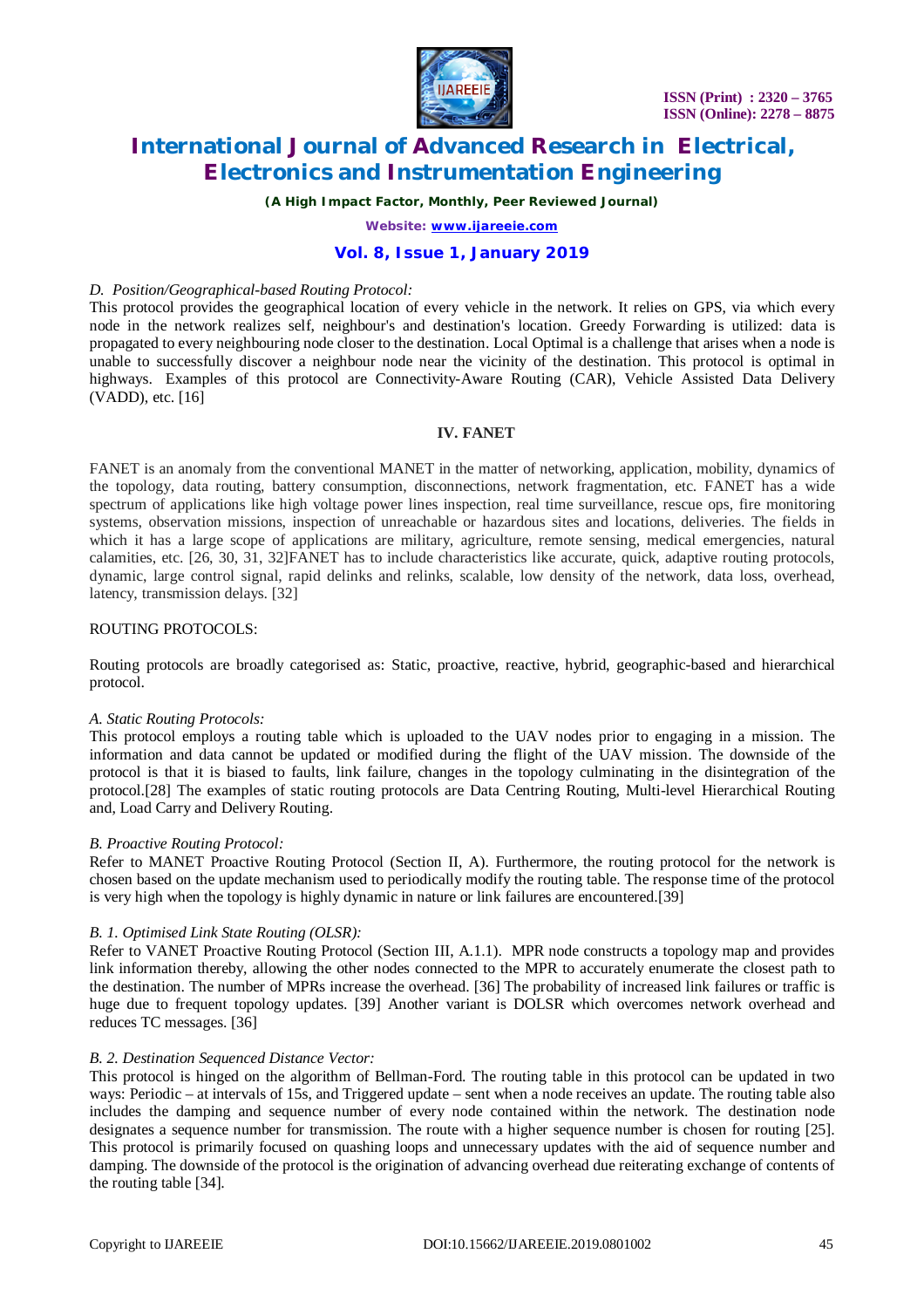

*(A High Impact Factor, Monthly, Peer Reviewed Journal)*

*Website: [www.ijareeie.com](http://www.ijareeie.com)*

# **Vol. 8, Issue 1, January 2019**

### *C. Reactive Routing Protocol:*

The sender node discovers and formulates a route strictly when a transmission request is initiated [33]. Two distinct messages are employed to establish a route - Route Request Message and Route Reply Message [26]. The route request message is broadcasted and the destination responds with a route reply message according to which the route is determined. The only routes maintained are the active routes. [28] The hurdle of bandwidth optimization and overhead is resolved in this protocol. The downside is the substantial latency generated owing to the effect of route discovery.

### *C. 1. Dynamic Source Routing:*

This protocol is formulated for wireless mesh networks. Since multiple Route Request messages are present in the network, distinctive request IDs are employed by the sources to avoid mix-ups and collisions.[25] Each node also relies on a cache memory used to store the routes that it has already learned.[27] Route Repair mechanism is stimulated when a source is unable to employ the current route. The conundrum faced in this protocol is the discovery of the route.

# *C. 2. Ad Hoc On-Demand Distance Vector Protocol (AODV):*

This protocol includes two main kinds of messages, path discovery packets that are broadcasted only when needed and 'Hello' messages which are used when connectivity is needed or for detection of link.[27] Rather than maintaining multiple entries for each destination like in the DSR, it maintains only one record for a destination. There are three stages to this protocol - Route discovery, Data packet transmission and Route maintenance.[25]

### *D. Hybrid Routing Protocol:*

This protocol is a cross breed of Proactive and Reactive Protocol which takes full advantage of the credits of both the protocols. The networks are classified into two zones - intra and inter zones. Intra zone utilizes proactive routing whereas inter zone utilizes reactive routing.[39]

# *D.1. Zone Routing Protocol (ZRP):*

This protocol is pivoted on the notion of zones. Zones are a cluster of nodes with a predefined radius 'R' causing the zones to intersect.[39] Reactive routing is utilized in inter zones rather than proactive routing because the latter induces an overhead. The former routing induces latency and hence, proactive routing is used in intra routing.[25]

# *D. 2. Temporarily Ordered Routing Algorithm (TORA):*

This routing protocol maintains the information about adjacent nodes. It strives to repress the initiation of many control signals.[26] It primarily utilizes reactive protocol but it also utilizes proactive routing protocol offhandedly. A directed acyclic graph is plotted and maintained indicating the source and destination. Longer routes are incorporated rather than shorted path key to mitigate overhead.[39] The system is loop free owing to a factor called 'height'. Each node is assigned a particular height. Data propagates due to difference in heights.[25]

# *E. Geographic based Routing Protocol:*

In this protocol, each node receives its location update by one of the positioning facilities generally GPS. This protocol reduces the latency and complexity. There is no caching of the routing table and broadcast information includes node ID and navigation information.[35] The sender node uses the GPS or forwarding approach using position information of the network to track the position of the destination node.[30] This protocol proves effective in attenuating the link interruption due to the high mobility of UAVs.[32]

# *E.1. Location Aided Routing (LAR):*

This protocol was initially meant to be integrated with topology-based protocols. Location updates are received by using the beaconing mechanism. The forwarding process is based on the position information of the current node, neighbouring nodes, and the destination node. LAR minimises the propagation zone of packets into a rectangular zone containing source and destination node positions.[30]

# *E.2. Greedy Perimeter Stateless Routing (GPSR):*

GPSR protocol chooses the next hop as the node, which is closest to the destination.[30] This protocol is used when many UAVs are involved with the area of operation being small. To make GPSR more reliable, face routing,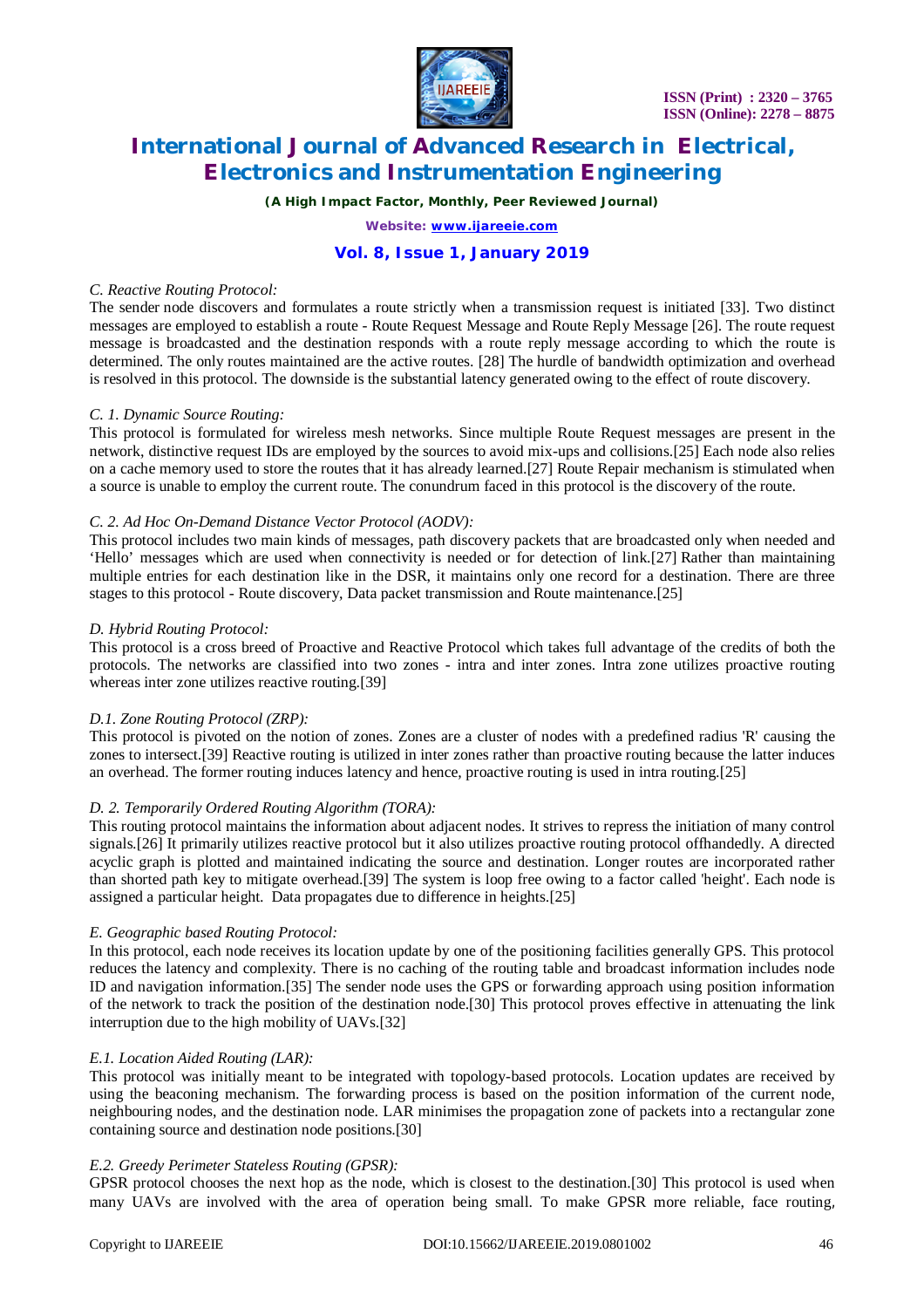

*(A High Impact Factor, Monthly, Peer Reviewed Journal)*

*Website: [www.ijareeie.com](http://www.ijareeie.com)*

# **Vol. 8, Issue 1, January 2019**

triangulation techniques, and other sophisticated strategies can be integrated with this protocol. It is also vulnerable to local minima problem where the protocol fails when no nearest neighbour node in the destination direction is found.[35]

# *F. Hierarchical Routing Protocol:*

The nodes in this protocol are divided into different hierarchical levels. The lower hierarchical levels communicate using reactive protocols and the higher hierarchical levels have predefined proactive routes. The protocol is complex in nature (and addressing scheme which responds to traffic demand, as a result, it hangs the interconnecting aspects). Example is Mobility Prediction Clustering, Clustering Algorithm, etc. Mobility Prediction clustering - the UAVs in this protocol maintains a constant cluster database by predicting the network topology updates based on the Tri-structure calculation algorithm and link termination time mobility model.[28]

# **V. COMPARISON BETWEEN MANET, VANET AND FANET**

Wireless ad-hoc networks are classified centred on the applications, design, positioning, communication, cost reliability, security and assignment intentions as MANET, VANET and FANET. The most challenging issue is the design and security as movement of MANET nodes is restricted to a fixed territory, VANET nodes to highways and roads whereas FANET nodes in the sky. [48, 56]The parameters to compare the networks are: Mobility, Node mobility, Delay, Throughput, Network range, Loss Ratio, Network Topology, Node density, Routing Overhead, etc. The average node-to-node delay is the average time interval between generation of data packet and its timely delivery where there can be queuing due to network traffic or invalid routes between the nodes. This delay is less for MANET when compared to VANET and FANET.[45] Packet loss ratio describes the application nature. It is the ratio of packet delivery figure to the packet transmission figure and usually the loss is due to overload in network routes. Here, MANET has a lower loss ratio when compared to the other two ad-hoc networks.[47, 49] Throughput is an effective measure of the packet delivery rate in the network. VANET has a better throughput than MANET and FANET.[46] Node density is the node population figure in the established network. The routing overhead is used to measure the functionality of the protocols with several nodes in different environments like high traffic or small bandwidth. A large number of routing packets leads to an increase in the delay at the transmission interface, congestion, the possibility of packet collisions and the node's power consumption in the network. The overload keeps varying in all MANET, FANET and VANET networks making it difficult to choose the better network. [51]

In spite of the better performance and mobility in FANETs, there are huge concerns in design and communication as the location of the nodes keeps varying by adapting to the network requirement which must be equipped with expensive hardware for communication. Hence, due to the various operations in FANETS, different routing techniques are necessary to avoid unreliable data loss when compared to MANET and VANET.[49] The performance parameters used to analyse the routing protocols are Packet Loss Ratio, Throughput, Normalized Routing Overload. In FANETs, the best protocol that can be utilized in the frequent network topology change is the Hybrid Wireless Mesh Protocol (HWMP).[49] As there are vehicular nodes in VANETs, their rapid movement causes data exchange issues which indirectly has an impact on routing protocols. The routing protocols developed by researchers like AODV, DSDV, OLSR, DSR, etc. cannot be used directly due to the rapid variation in link connectivity among the high speed nodes.

AODV and OLSR perform better than the other protocols. [50] MANETs, having a low throughput, require a protocol with the ability to maintain the connection by periodic information exchange. Based on certain research and simulation, we conclude that among DSDV, AODV, OLSR and DSR protocols, DSR showed a better performance than AODV in terms of Packet Delivery Ratio and Routing Overload; AODV performance is improved with better average delay as overload increases with mobility.[50, 51] In terms of scalability, both AODV and DSR show important drawbacks which needs further research to improve them.[53] All the routing protocols, in ad-hoc networks perform well with a wireless network whereas Reactive Protocol shows a better performance in VANET and MANET with good path maintenance and stability.[52]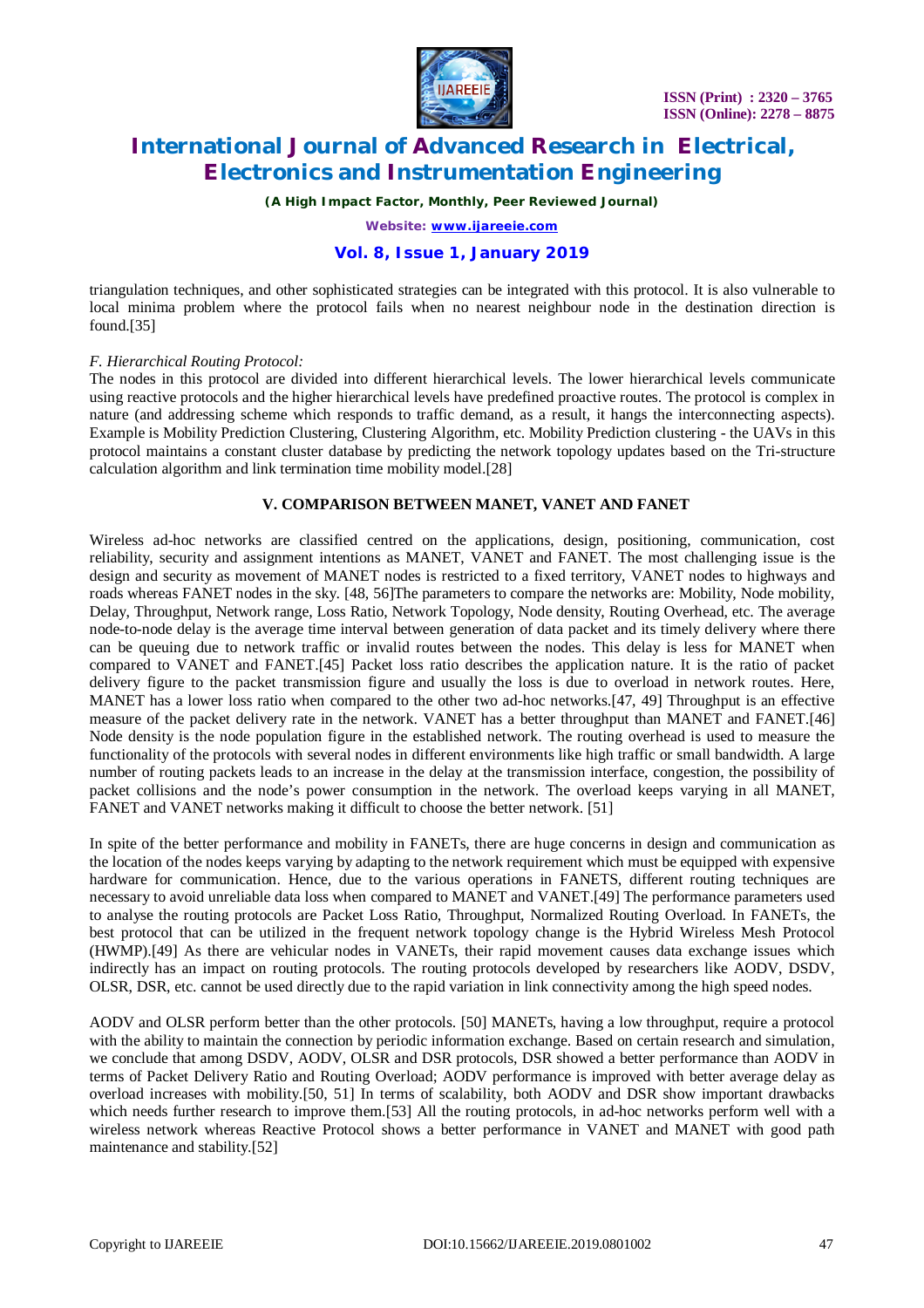

*(A High Impact Factor, Monthly, Peer Reviewed Journal)*

*Website: [www.ijareeie.com](http://www.ijareeie.com)*

# **Vol. 8, Issue 1, January 2019**

# **VI. COMPARISON BETWEEN INFRASTRUCTURE BASED AND AD - HOC NETWORKS**

Infrastructure based networks have a defined architecture as its backbone. Any communication process takes place through a central access point which routes the messages accordingly. It is a well-defined topology and reliable. Adhoc networks are characterised by contradicting properties where there is an absence of a defined architecture. Ad-hoc networks lacks a central access point and hence each node acts as a router or a host as require. Ad-hoc networks have a dynamic topology and hence support mobility of nodes.[41]

Both these architectures have their advantages and limitations which make them feasible to use for separate applications. Ad-Hoc networks support mobility, scalability and are robust, but they are impractical to use in a largescale commercial environment. This impracticality is accounted by various factors such as:

Security: Ad-hoc networks rely on independent nodes without any monitoring access point for its communication which puts a stress on Integrity, security and reliability. The required AAA (Authentication, Authorization and Accounting) criterion is not satisfied.

Routing Overhead: With increase in network size, the cost of routing overhead increases as the broadcast messages for path discovery become more frequent and occupy more channel bandwidth.

Traffic: As the network size increases, the number of nodes increases and hence increases the traffic in the network and this reduces the efficiency of long transmission and the SNR ratio fades with distance and number of hops.[44]

Infrastructure based network architecture is characterised by reliability, security, low interference and it is not constrained by factors such as power consumption and network size. This network architecture proves efficient in a large scale environment due to its characteristic features. However, there are some challenges which needs to be tackled by:

Scalability: This network architecture is not easily scalable for a growing population as the infrastructure supports only a limited amount of traffic and users.

Coverage: This network can be deployed on a large scale but it faces difficulty in reaching to areas with low wireless connectivity as the access points cannot reach them.

Interference and Percolation: As this network depends on the longer distanced transmission, it suffers loss due to the obstructions in the path such as buildings, vegetation and also gets corrupted due to interference in air with other background signals. [43]

There is a need for integration of ad-hoc and infrastructure based architecture for networking efficiency and to achieve practical and commercial goals. The lack of large scale feasibility of Ad-hoc architecture is fulfilled by Infrastructure based architecture which acts as the backbone for the integrated network architecture which controls the long-distance transmission and connectivity. The end-user communication between devices of the same subnet can be carried out by Ad-hoc architecture which ensures speed, scalability and mobility. To integrate these two architectures, we need a Gateway device to connect the global Infrastructure based network to the local subnet Ad-hoc network. This integrated network design overcomes the individual challenges of both architectures and will prove to be practical and efficient. [42]

# **VII. CONCLUSION AND FUTURE SCOPE**

Scientific research in the field of Ad-Hoc networking is progressing and expanding for the past decade and yet proves to be fairly new in the field of research. The precise understanding of Ad-Hoc networks is still not fully accomplished which highly restricts the physical deployment of such networks. This major deficit of Ad-Hoc practicality is accounted by factors such as: Unfitting paradigm between wired and wireless networks, insufficient realistic research methodology and Lack of stochastic research model. To achieve lasting progress in Ad-Hoc network research, researchers need to chase beyond the existing design norms and methodologies to achieve a feasible practicality in Ad-Hoc network deployment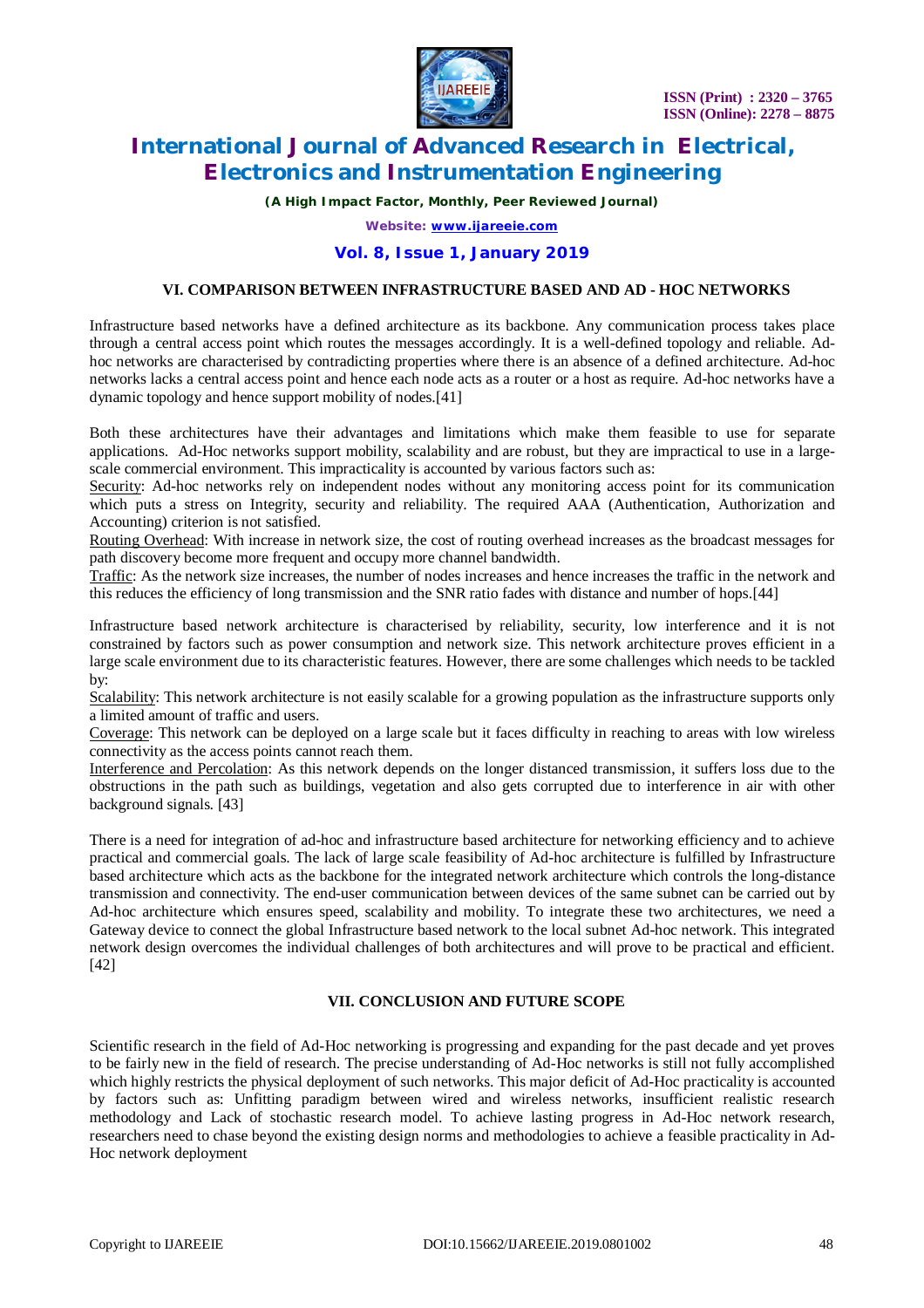

*(A High Impact Factor, Monthly, Peer Reviewed Journal)*

*Website: [www.ijareeie.com](http://www.ijareeie.com)*

# **Vol. 8, Issue 1, January 2019**

### **REFERENCES**

- [1] Dali Wei, Anthony Chan, "A Survey on Cluster Schemes in Ad Hoc Wireless Networks".
- [2] Priya P. Patel, Rutvij H. Jhaveri, "Various Schemes to Detect Selfishness in Wireless Ad-hoc Networks: A Survey".
- [3] Krishna Gorantala, "Routing Protocols in Mobile Ad-hoc Networks"
- [4] Ashutosh Srivastava, Deepak Kumar, Suresh C. Gupta, "Geographic and Reactive Routing Protocols for MANET", IEEE European Modelling Symposium - 2013.
- [5] Daxesh N. Patel, Sejal B. Patel, Hemangi R. Kothadiya, Pinakin D. Jethwa, Rutvij H. Jhaveri, "A Survey of Reactive Routing Protocols in MANET", International Conference on Information Communication and Embedded Systems ( ICICES 2014) - 2014.
- [6] S. Taneja, A. Kush, "A survey of Routing Protocols in Mobile AdHoc Networks", International Journal of Innovation, Management and Technology, Vol. 1, No. 3, August 2010.
- [7] Ibikunle Frank and Ebiesuwa Seun, "Performance Analysis of Hybrid Protocols in MANETs", International Journal of Computing Academic Research (IJCAR), pp. 214-224.
- [8] Rajendra V. Boppana and Satyadeva P. Konduru, "An Adaptive Distance Vector Routing Algorithm for Mobile Ad Hoc Networks", IEEE, pp 1-5, 2001.
- [9] Sherjung, Dr. R. K.Sharma, "A Survey on Routing Protocols in Mobile Ad-hoc Networks", IJIRCCE, Vol. 5, Issue 5, May 2017.
- [10] Z. J. Haas and M. R. Pearlman, "ZRP: A Hybrid Framework for Routing in Ad-Hoc Networks", pp. 221.253, 2001.
- [11] Nawneet Raj, Priyanka Bharti, Sanjeev Thakur, "Qualitative Based Study of Hybrid Routing Protocols in MANET", IJCSMC, Vol. 4, Issue. 12.
- [12] Avni Khatkar, Yudhvir Singh, "Performance Evaluation of Hybrid Routing Protocols in Mobile Adhoc Networks", IEEE 2012.
- [13] Anil D. Devangavi, Dr. Rajendra Gupta, "Routing Protocols in VANET A Survey", International Conference on Smart Technologies for Smart Nation (SamrtTechCon) – 2017.
- [14] Arohi Gupta, Rghuraj Singh, Danish Ather, Ravi Shankar Shukla, "Comparison of Various Routing Algorithms for VANETS", 5<sup>th</sup> International Conference on System Modeling and Advancement in Research Trends - 2016.
- [15] Rajendra S. Hande, Dr. Akkalakshmi Muddana, "Comprehensive Study on Clustering-Based Efficient Data Dissemination Algorithms for VANET", International Conference on Signal Processing, Communication, Power and Embedded System (SCOPES) - 2016.
- [16] V. Kanimozhi, Dr. S. Karthik, "A Survey on Multi-Constrained Optimal Path Selection Schemes and Authentication Schemes for VANET", 11th International Conference on Intelligent Systems and Control (ISCO) - 2017.
- [17] Harinder Kaur, Meenakshi, "Analysis of VANET Geographic Routing Protocols on Real City Map", 2<sup>nd</sup> IEEE International Conference on Recent Trends in Electronics Information and Communication Technology (RTEICT) - 2017.
- [18] Jinwoo Nam, Seong-Mun Kim, Sung-Gi Min, "Extended Wireless Mesh Network for VANET with Geographical Routing Protocol", 11th International Conference on Wireless Communications, Networking and Mobile Computing (WiCOM) - 2015.
- [19] Charles E. Perkins, Elizabeth M. Royer, "Ad-hoc On-Demand Distance Vector Routing", Mobile Computing Systems and Applications, Proceedings WMCSA 99 Second IEEE Workshop.
- [20] E. Spaho, M. Ikeda, L. Barolli, Mohammad Younasa, M. Takizawa, Performance Evaluation of OLSR and AODV Protocols in a VANET Crossroad Scenario", IEEE 27th International Conference on Advanced Information Networking and Applications - 2013.
- [21] Elmano Ramalho Cavalcanti, Marco Aur'elio S John, "Enhancing OLSR Protocol Performance Through Improved Detection of Spatial Dependence", Computers and Communication (ISCC), IEEE Symposium - 2014.
- [22] A. Lee, C. G. Lavina, J. Caball ero, I. Ra, " Performance Analysis of Ad Hoc Routing Protocols based on Selective Forwarding Node Algorithms", Information Science and Applications ( ICISA), International Conference IEEE - 2013.
- [23] Uma Nagraj, Poonam Dhamal, "Broadcasting Routing Protocols in VANET", IISTE Network and Complex Systems, Vol. I, No. 2, pp. 13-19, year 2011.
- [24] Kuklinski et.al, "Density Based Clustering for Vehicular ad-hoc networks"International Journal of Internet Protocol Technology 4.3(2009): 149 -157.
- [25] Md. Hasan Tareque, Md. Shohrab Hossain and Mohammed Atiquzzaman, "On the Routing in Flying Ad hoc Networks", 2015 Federated Conference on Computer Science and Information Systems (FedCSIS).
- [26] Xiangrui Fan, Wenlong Cai and Jinyong Lin, "A Survey of Routing Protocols for Highly Dynamic Mobile Ad Hoc Networks", 2017 17th IEEE International Conference on Communication Technology.
- [27] Sameer Qazi, Arsalan Alvi, Adil Mazhar Qureshi, Bilal A. Khawaja and Muhammad Mustaqim, "An Architecture for Real Time Monitoring Aerial Adhoc Network", 2015 13th International Conference on Frontiers of Information Technology.
- [28] Muhammad Asghar Khan, Alamgir Safi, Ijaz Mansoor Qureshi and Inam Ullah Khan, "Flying Ad-Hoc Networks (FANETs): A Review of Communication architectures, and Routing protocols", 2017 First International Conference on Latest trends in Electrical Engineering and Computing Technologies (INTELLECT).
- [29] Armir Bujari, Claudio Enrico Palazzi and Daniele Ronzani, "A Comparison of Stateless Position-based Packet Routing Algorithms for FANETs", IEEE Transactions on Mobile Computing (Volume: 17, Issue: 11 , Nov. 1 2018).
- [30] Ganbayar Gankhuyag, Anish Prasad Shrestha and Sang-Jo Yoo, " A Novel Directional Routing Scheme for Flying Ad-hoc Networks", 2016 International Conference on Information and Communication Technology Convergence (ICTC).
- [31] Zhigao Zheng, Arun Kumar Sangaiah and Tao Wang, "Adaptive Communication Protocols in Flying Ad Hoc Network", IEEE Communications Magazine (Volume: 56, Issue: 1 , Jan. 2018).
- [32] G. A. Litvinov, A. V. Leonov and D. A. Korneev, "Applying Static Mobility Model in RelayingNetwork Organization in Mini-UAVs Based FANET, 2018 Systems of Signal Synchronization, Generating and Processing in Telecommunications (SYNCHROINFO).
- [33] Kuldeep Singh and Anil Kumar Verma, "Experimental Analysis of AODV, DSDV and OLSR Routing Protocol for Flying Adhoc Networks (FANETs)", 2015 IEEE International Conference on Electrical, Computer and Communication Technologies (ICECCT).